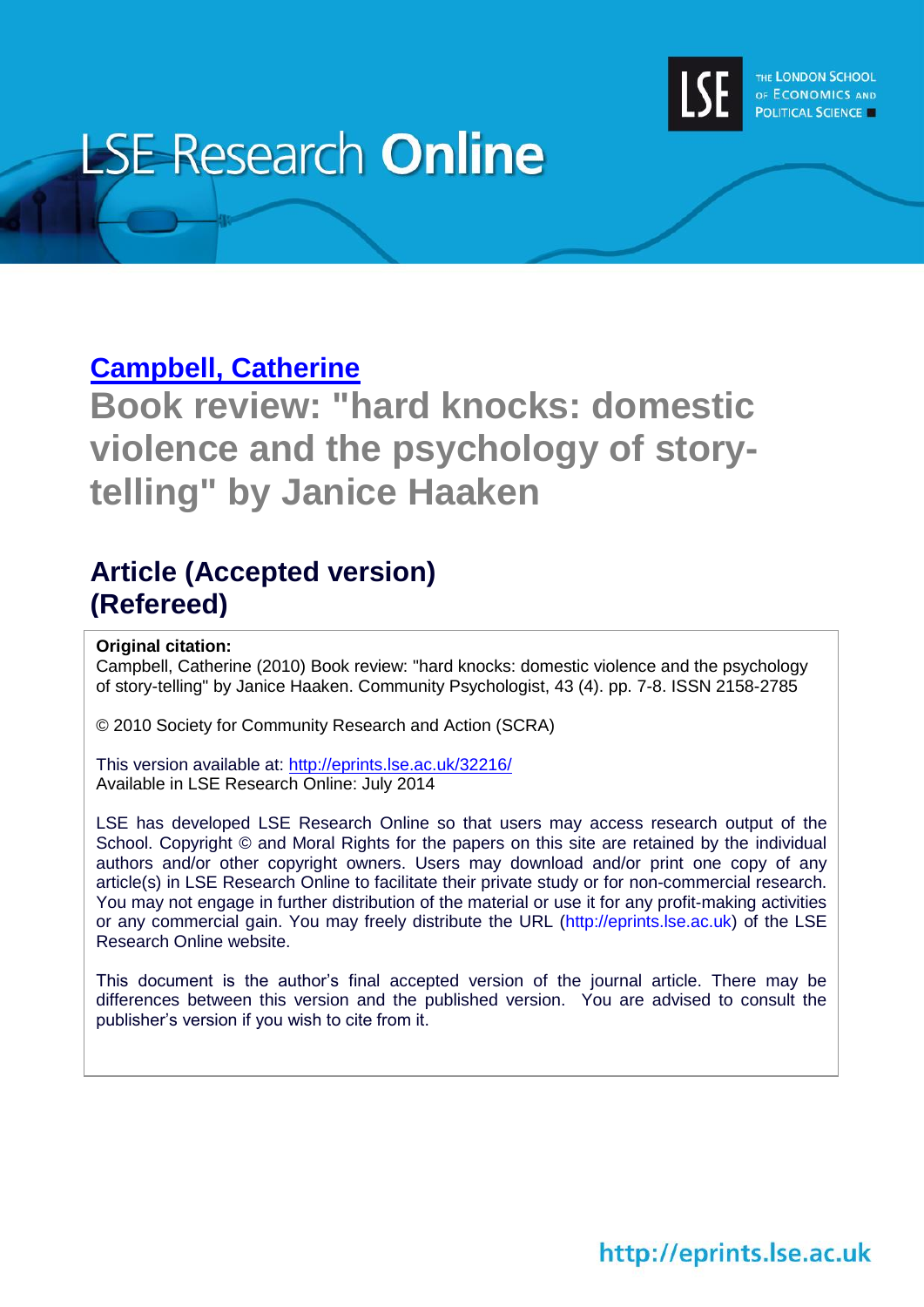### **Power, politics and rehabilitation in Sub-Saharan Africa: from the personal to the political**

*Professor Catherine Campbell, Institute of Social Psychology, London School of Economics, Houghton Street, London, WC2A 2AE*

*c.campbell@lse.ac.uk*

Keywords: Africa, politics, community-based rehabilitation

Abstract:

This paper discusses the complexities of facilitating community-based rehabilitation in resource-poor contexts in Sub-Saharan Africa. It does so through a reflection on the book *Able-Bodied: Scenes from a Curious Life*, written by Leslie Swartz, a South African expert on disability in the context of international development. Swartz uses his own personal experiences as son of a disabled father as a springboard for reflections on his long involvement in the often-fraught areas of disability research and activism. He pays particular attention to the way in which emotions shape the struggles around expertise and power that bedevil disability identity politics. In particular his work highlights how the complex dynamics of race, class and disability undermine the effectiveness of the movement.

Submitted for consideration for 'Perspectives on Rehabilitation' section of *Disability and Rehabilitation* journal.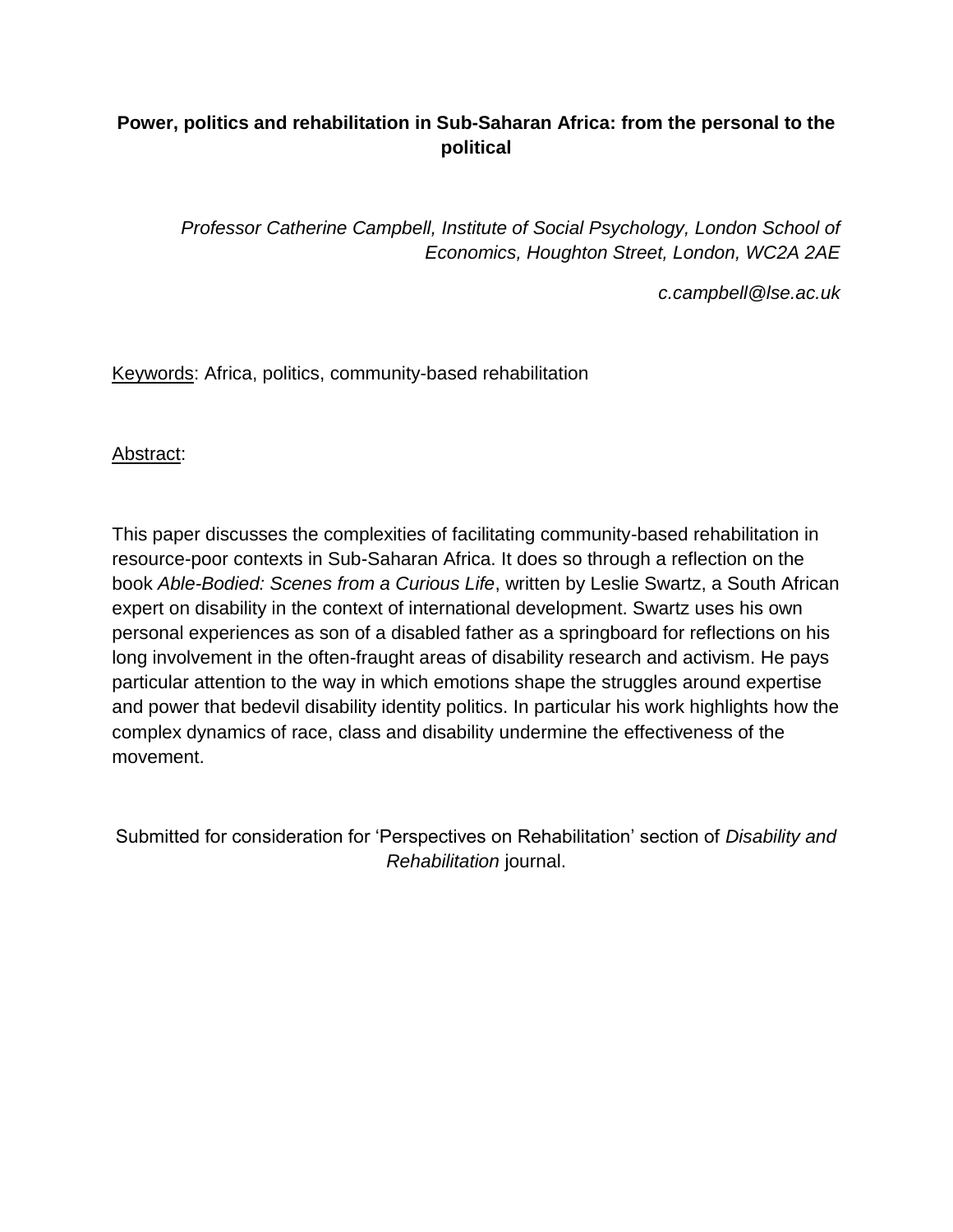It is well established that rehabilitation needs are greatest in regions of the world where there are scarce resources. There is a reciprocal relationship between disability and poverty, with each reinforcing the other. Paradoxically, though, it is precisely in the regions where there is greatest need that there are the scarcest resources and the smallest evidence base on which to build appropriate interventions. One such region is sub-Saharan Africa, a region beset with many challenges, including endemic poverty, poor infrastructure and communications networks, widespread social disruption through war and civil unrest, governance challenges, epidemics (including HIV/AIDS) lack of health facilities, and a brain drain of skilled health and rehabilitation personnel to wealthier countries.

Despite the challenges that exist, there is also increasing evidence that it is possible in sub-Saharan Africa to innovate in the field of rehabilitation and in Community-Based Rehabiliation in particular. Though it would be a mistake to be too romantic about what has been and still can be achieved, vibrant community-based models do exist and are being developed. At the heart of almost all such initiatives are partnerships between those with more skills in the conventional sense of the word, and those who have local skills and knowledges. Pragmatism and flexibility have to be the order of the day, with boundaries breaking down between traditional roles, and professionals and nonprofessionals working side beside not in prescribed roles but in a spirit of needing to get things done.

For these initiatives to work, though, it is essential that relationships amongst all parties are good, that there is mutual respect and a lack of hostility and suspicion amongst parties. Depictions of such relationships in the literature are often very positive (at times glowing), but this depiction may mask another side of work in poor-resourced contexts. Community based rehabilitation projects, like many other community-based projects in Africa and elsewhere, may face challenges of burnout, high staff turnover, internal conflicts, and struggles for power and resources. Competing sets of ethics may apply – for example, one person's nepotism may be another's ethical imperative to find work and resources for their family members when resources are scarce. This side of rehabilitation work and of development work in general is commonly glossed over especially because international agencies and funders are understandably concerned that their resources are best spent and used for the means for which they have been intended rather than to fuel internal squabbles and interventions which represent political compromises rather than the best that can be done. The issues at stake are simultaneously political, ethical, and personal, and it takes some courage to discuss them openly, in a critical but constructive manner.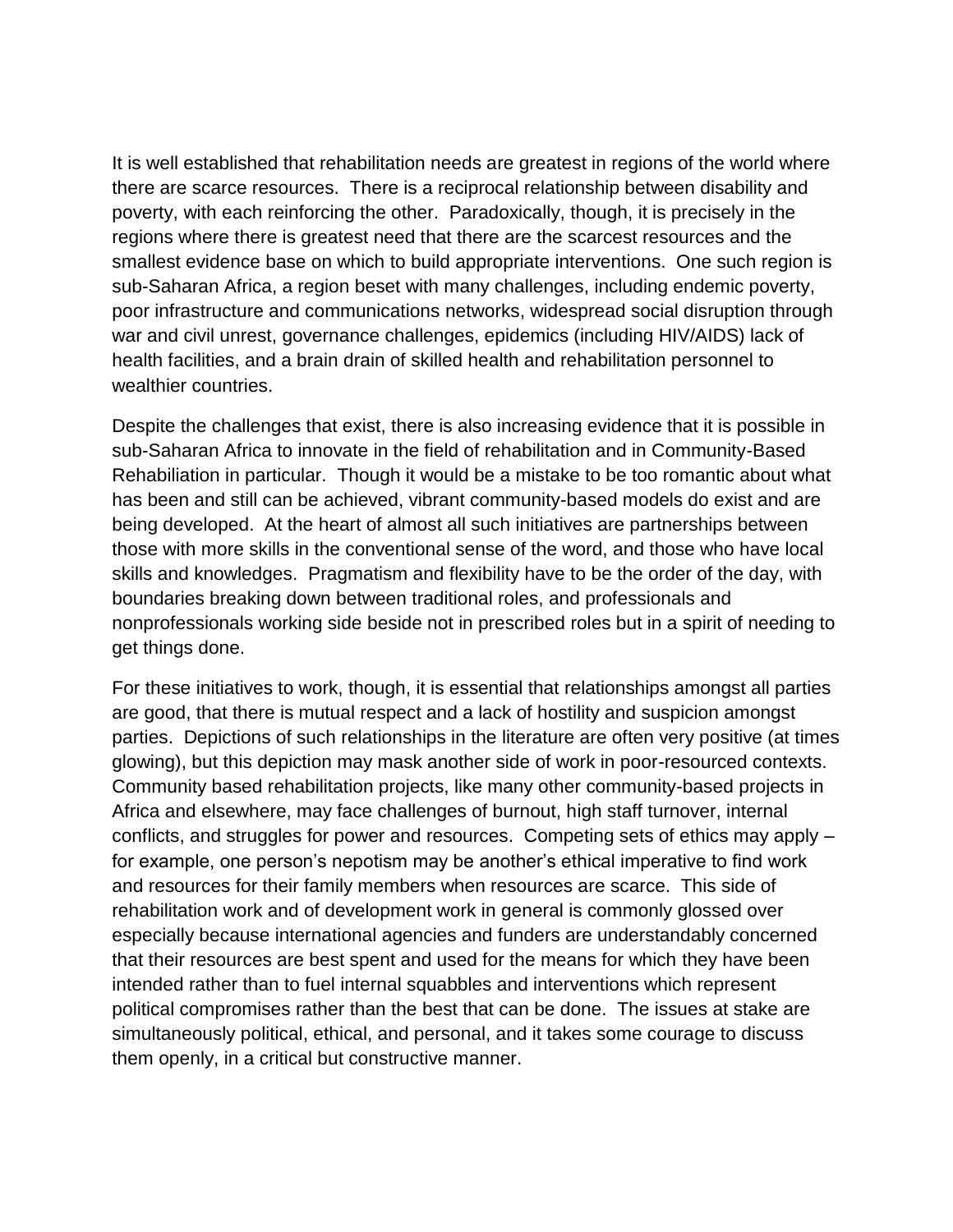Layered on to the politics which is a feature of all development work in sub-Saharan Africa and similar contexts is another level of politics which confronts all those wishing to work in the field of disability. This is the issue of disability identity politics, and the struggles around expertise and power which are a hallmark of disability-related work. Nobody who has worked in the rehabilitation field for any length of time in wealthier countries can fail to be aware of the importance of slogans such as "nothing about us without us" and with the widespread mistrust of professionals and the so-called "medical model" among activist groups, a mistrust which is well founded in a history in which professionals have failed to engage with or even to recognize the agency of disabled people themselves. This battle of disability politics is by no means over anywhere in the world, nor should it be, but it takes on a particular meaning and valence in sub-Saharan Africa, where disability politics interfaces with the struggles around development and community building which have been discussed earlier. If we are to sustain and develop good models of disability work in the development field in sub-Saharan Africa and elsewhere, we need to have a way of understanding the dynamics at play – of not avoiding them or glossing them over, of avoiding the alternative overly pessimistic ("Africa as basket case") story of this world, but of engaging bravely and honestly with the issues at hand. We need to face them and to become more comfortable with them if we are to be able to address them adequately.

How do we do this? It is no easy task to achieve our goals in disability and development work, but an important and original new book takes an unusual route to providing us with just the help we need. Leslie Swartz, author of *Able-Bodied: Scenes from a Curious Life*, is uniquely placed to comment on these difficult issues. Swartz is a clinical psychologist well known for his work in the mental health and disability field. He is well published in the academic and professional literature and enjoys an international reputation as a key player in disability, mental health and development literature. Research by Swartz and his colleagues has been reported in high impact international journals, and he has been successful at attracting research funding. At the same time, though, Swartz is a white, able-bodied South African man employed at an institution (Stellenbosch University) which though in the throes of some very impressive reforms, was formerly the intellectual home of apartheid. Indeed, the department in which he works was formerly associated with none other than Hendrik Verwoerd, the South African prime minister who was key in the development and entrenchment of the most brutal apartheid policies. If there is anyone who has visceral experience of the ambiguities and contradictions of identity politics in the disability and development field in sub-Saharan Africa, then, it is Leslie Swartz.

In *Able-Bodied* (an appropriately ironic title if there ever was one), Swartz abandons his more accustomed voice of the dispassionate academic, the formal researcher, the contributor to randomized controlled trials and to large-scale surveys, for a much more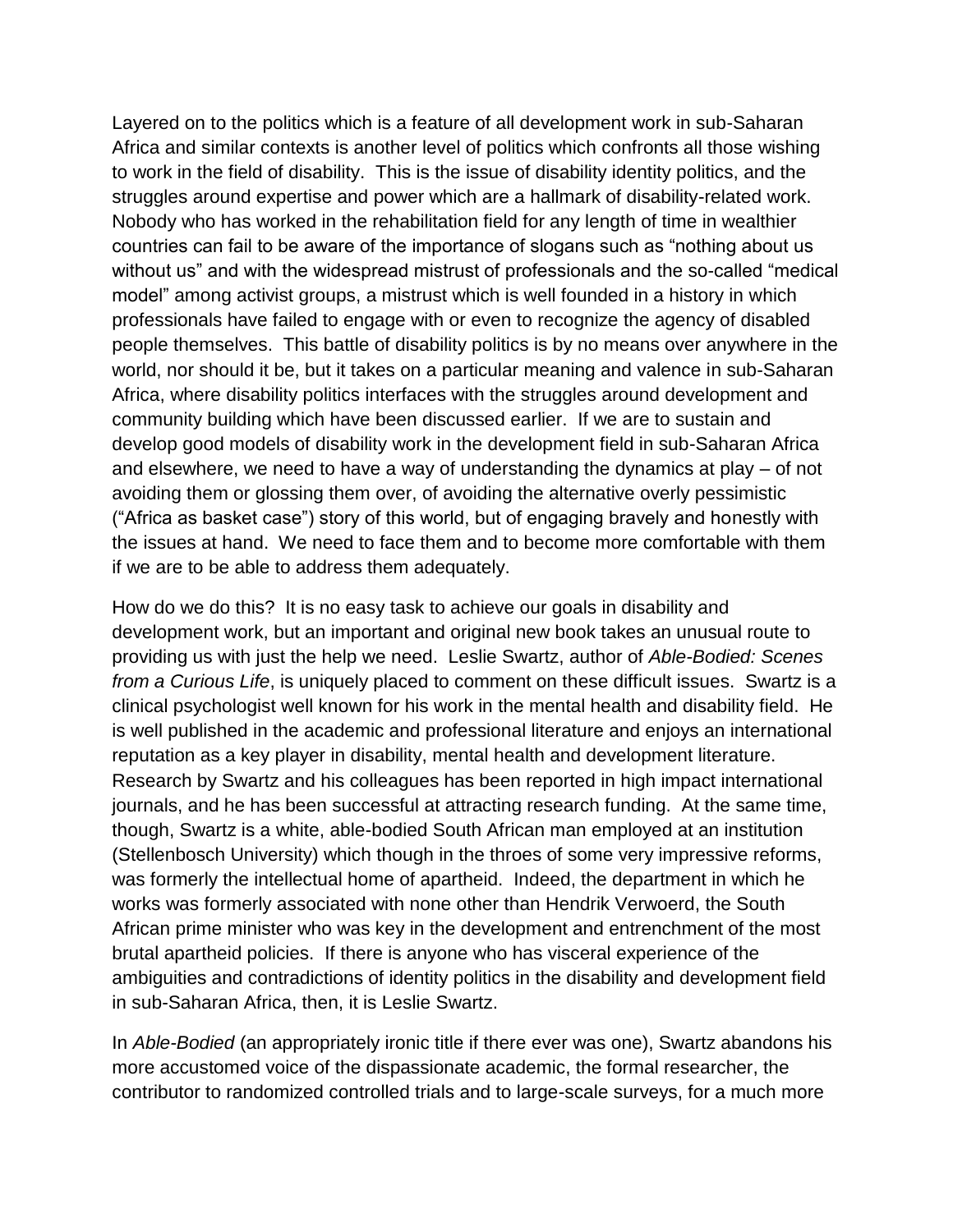personal, often humorous tone. Part of Swartz's avowed intention in his role as both academic and self-described activist for the rights of disabled people is to open the issue of disability and disability rights to a wider and more general audience: to be, in a word much prized in disability activism, accessible. Alongside producing academic collections such as the recent *Disability and International Development* (Springer, 2009) co-edited with Malcolm MacLachlan, for example, Swartz and colleagues have worked with Angela Buckland, a photographer who has a disabled child, to produce a text, intriguingly entitled *Zip zip my brain harts* (HSRC Press, 2006), which is visually very appealing and which speaks to parents and professionals in such a way as to engage the emotions – this is an activism of personal engagement. *Able-Bodied* takes this trend in Swartz's work further – it is at once a popular book in the currently fashionable mode of personal memoir (complete with delightful family pictures), and a book which helps the reader to engage deeply and personally with disability and development issues.

The fact that the book is simply a good read, and interesting and fun book to engage with, would be enough to recommend it highly, but beneath the surface of often hilarious and at times very moving anecdote, there is a serious purpose to this unique piece of activism. Not only is Swartz doing what we are all called on to do with our professional and research work – to make the findings and the lessons more widely understood and more widely available – he is at the same time making a more subtle, but no less important point. He is not simply popularizing, he is also embodying through his work his firm belief, based on years of experience in the development and rehabilitation fields, that emotions matter. The difficult personal emotions which come into play in this work are not for Swartz simply epiphenomena which need to be managed or even got rid of – they are, for him at the heart of the work. Central to his understanding of disability politics in his part of the world and, indeed, elsewhere, is his view that the enormous personal investments we all have in issues of disability, the feelings we have about brokenness, exclusion, and experiences of humiliation, are at the heart of much disability politics. For Swartz, it is these keenly felt experiences of shame, disgust, envy and confusion which not only are occasioned by disability politics but also, in part, constitute and shape disability politics themselves.

Given this view of Swartz, in his book *Able-Bodied* he does the logical (some would say brave, some would say foolhardy) thing – in this work he writes not primarily from the head but from the heart. He tells his family's fascinating tales, both to entertain and draw the reader in (and the book is every bit as entertaining as a good novel) but to show, using his own life as an exemplar, how important and central the personal is to professional and political work. We read, therefore, with interest, about the troubled relationship Swartz had with his own father, who was disabled, and with the powerful role played in the family by two formidable but knockabout characters – Swartz's "large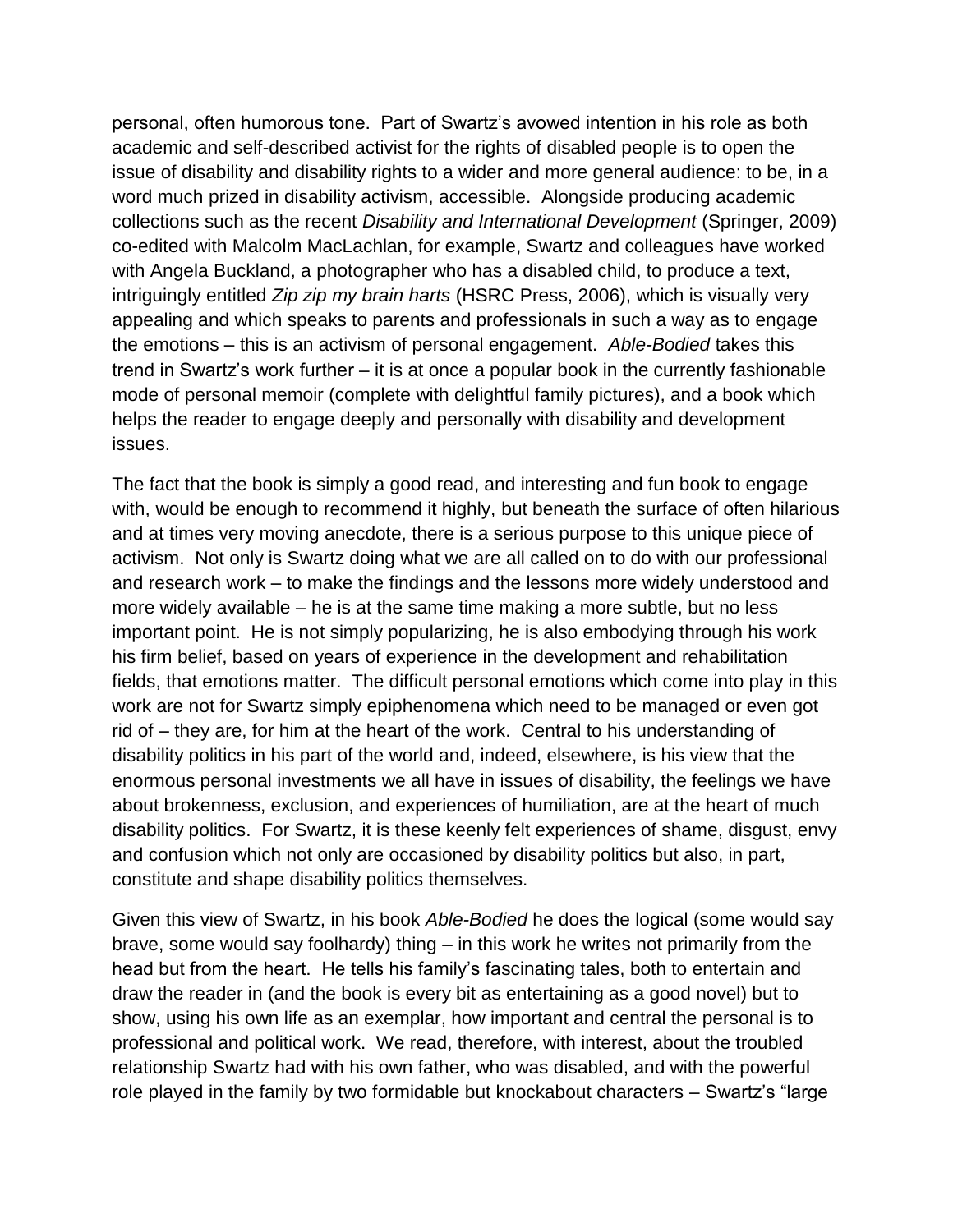Wagnerian grandmother" whose life, she felt, was blighted by her producing disabled children, and her sister known as "the Buchenwald Chicken", a bitter, angry woman who felt the world owed her better. The poignant and funny stories Swartz tells about these characters are engaging in themselves but Swartz uniquely shows how these personal stories, these family secrets, layer on to a lifetime's work as a scholar and activist. When Swartz, for example, discusses his confrontation an obnoxious and all too familiar disability activist from Europe at a meeting held in a very hot tent in an African city, he shows how his own behaviour in this very public and political arena, though politically well founded, gains its impetus from his own personal experiences of disability in his family.

Swartz is not afraid to confront difficult issues, but he does this in a unique way. He describes in some detail, for example, how a process of developing a large scale research project in the disability field becomes derailed not through difficult relationships between disabled and able-bodied people but through something more sinister. He describes working with an able-bodied researcher who has replaced academic and research rigour (viewing this rigour as elitist and exclusionary) with a commitment to participation and development which is not in fact thought through. The researcher produces sub-standard work but refuses to engage with questions of the academic merit of the work, retreating instead into rehashing slogans about the importance of issues of participation in research processes. Quite chillingly, Swartz argues that disabled people are not uncommonly given a raw deal by able-bodied researcher activists – they are given work which is scores high on participation and low on rigour and usefulness. This happens, Swartz argues further, not as an unfortunate byproduct of disability work, but because of the nature of the work itself. Because of our own uncomfortable and commonly unacknowledged struggles with disability and difference, Swartz suggests, we may enter into collusive relationships between disabled and nondisabled people in which we pretend that our difference and our feelings don't matter. A byproduct of this collusion, Swartz suggests, may be that it is easier to do work which does not lead to any change, because change will expose the differences and difficulties which make us all feel so uncomfortable.

*Able-Bodied* is a very unusual book, and a book which resists convention and pigeonholing. It is a good read, the sort of book you could give to a friend for Christmas. At the same time though, it uses very accessible methods to engage with deeply serious issues, issues which are of key concern to all those wishing to improve the lives of disabled people in Africa and beyond.

#### References

MacLachlan, M., & Swartz, L. (Eds.). (2009). *Disability and international development: Towards inclusive global health.* New York: Springer.